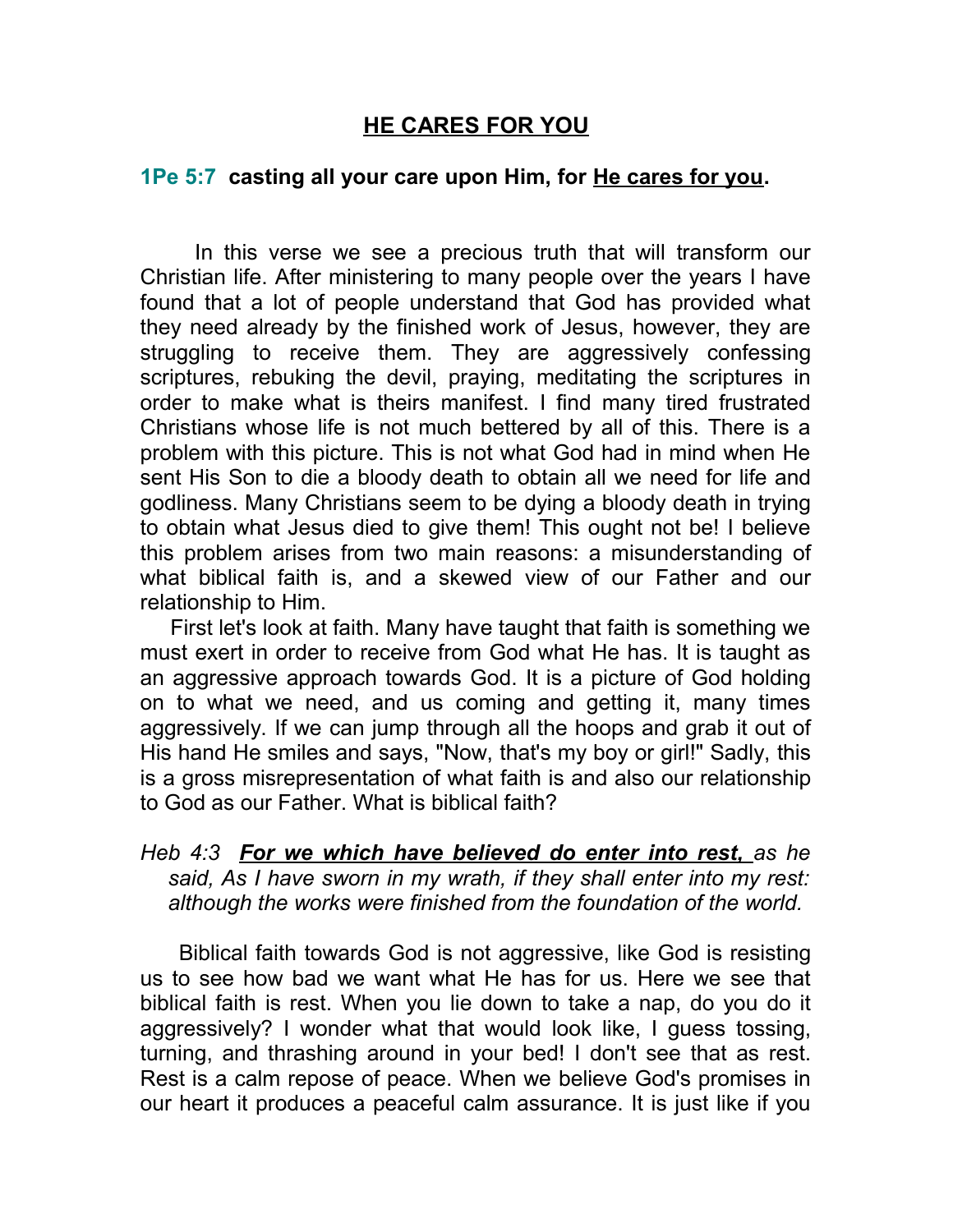had a \$1000 dollar bill due that you cannot pay. It causes you stress and worry. However you hear that a rich relative just died and left you \$1,000,000. What is your attitude now? Joy and peace. You relax and rest knowing that you have enough to meet the demand. Biblical faith is much the same, it is a peaceful, calm, restful assurance God has provided for your need. A majority of Christians do not see faith like this. They see it has a very active aggressive thing. They must keep up their confessions, meditations, rebukings of the devil, constant prayer over their needs, and such in order to receive from God. Not only is this a misunderstanding of biblical faith but a complete misunderstanding of the nature of God as our Father as well.

 Are we to actively work to receive from our Father, or is our Father actively working to get to us what we need? In 1 Peter 5:7, we are not to worry, but cast our worry on God. Why? BECAUSE HE IS CARING FOR US! God wants us to be in biblical faith about our problems and needs. How are we to do this? By continual confession of scriptures, meditations, rebukings of the devil, continual prayer over our problems and many other spiritual gymnastics we do? No! We are to cast the problem and need over on the Lord and rest! He wants to actively work in our behalf to solve our problems and bring to us what He died for! Hopefully, this following illustration will help us see our Father correctly. Take a good parent on earth today that loves their child greatly. Is that parent actively working to provide for their child and to make sure they get the good things they provided? Of course! Does the child have to actively try to receive from this parent? Does the child have continually confess that their parent will provide for them and remind their parent constantly of their promise to provide? No, that would really look strange. That would tell me that the child has no understanding of the true heart of their parent. It is the parent who is actively at work to bring good to their child, not the child actively trying to receive from their parent. Now is your Heavenly Father a worse parent than this earthly parent? I think you know the answer.

 All of the religious gymnastics we try to do to receive from God is the main reason we don't see what we are trying to get. We think we must play a significant role in receiving what we need. We simply do not trust God will bring us the good things we need without our active participation of our "aggressive faith" so we add our efforts to the situation. This is adding our works to God's grace which destroys grace! God's grace is hindered and made of no effect when we try to